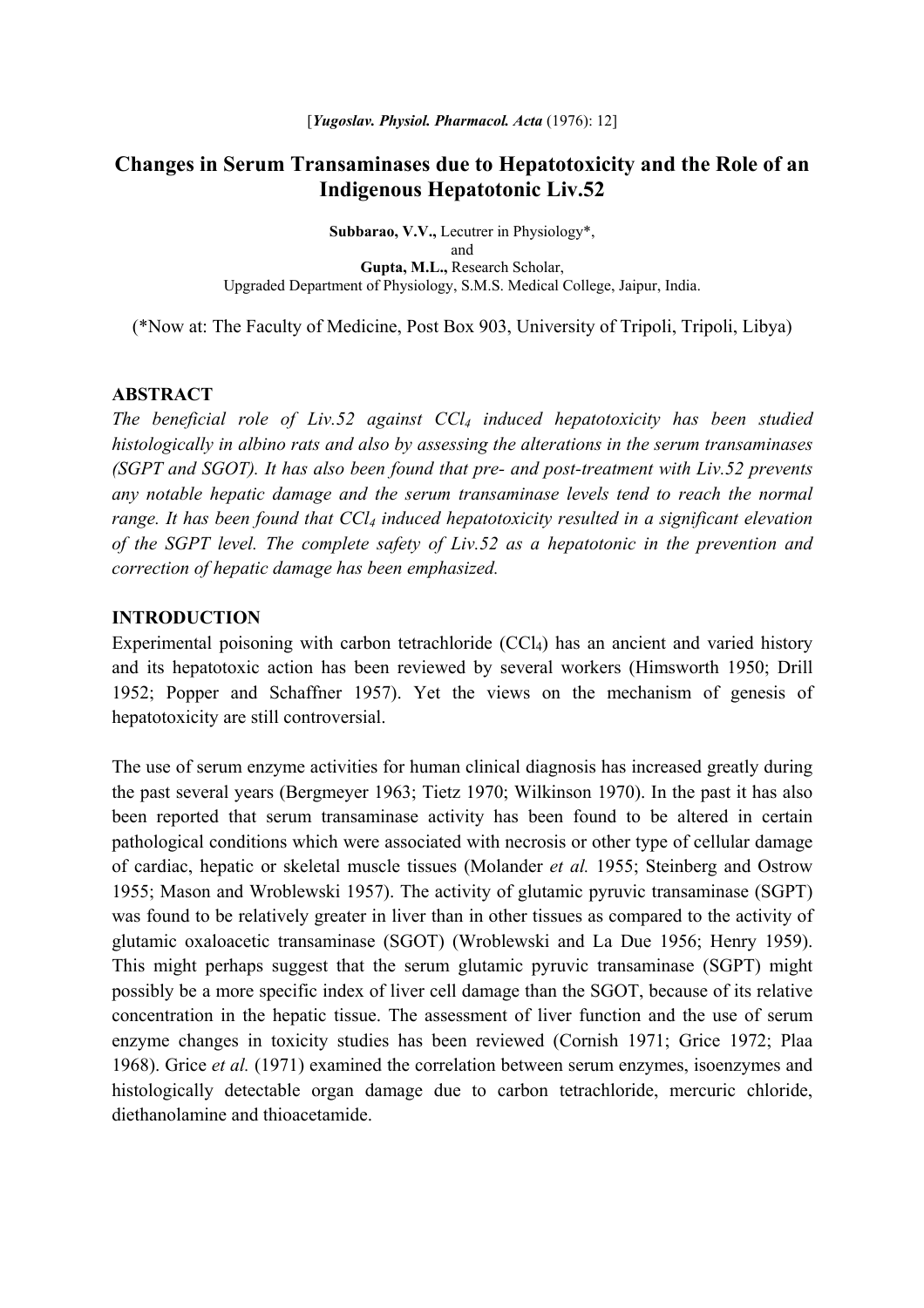The present investigation was undertaken to find out the protective role of the indigenous drug, Liv.52 (The Himalaya Drug Co.) on experimentally-induced hepatic damage with carbon tetrachloride by assessing the alterations in the serum transaminase activity as a criterion of hepato-cellular integrity.

# **MATERIALS AND METHODS**

Experiments were performed on 60 male albino rats weighing between 100 to 130 g. They were divided into the following six groups of ten each. Group I: Control, Group II: received  $CCl<sub>4</sub>$  (0.2 ml/g) orally and was sacrificed after 24 hours. Group III: received  $CCl<sub>4</sub>$  (0.2 ml/g) orally and was sacrificed after 48 hours. Group IV: received Liv.52, 2 ml daily for 10 days. Group V: was administered Liv.52, 2 ml daily for 10 days also  $CCl_4$  (0.2 ml/g) and Liv.52,

and sacrificed after 24 hours of CCl4 administration. Group VI: was administered Liv.52 as the above group and CCl4 and Liv.52 and was sacrificed after 48 hours of CCl<sub>4</sub> administration.

The serum of control and drug-treated groups was collected and the transaminases (SGPT and SGOT) were estimated according to the method of Reitman and Franket (1957).

A piece of liver was also examined histologically to ascertain the degree of liver damage.

## **RESULTS**

The activities of SGOT and SGPT of the CCl4 treated groups showed a significant elevation (Figs. 1 and 1a) when compared to the groups, which received Liv.52 before and with  $\text{CCl}_4$  administration.

## **DISCUSSION**

The results of the present study revealed a significant increase of the serum transaminases with CCl4. This elevation could be explained on the basis that CCl4 caused necrosis of liver cells. It is known that as a result of necrosis of the hepatic cells caused by acute infection or chronic liver disease, these enzymes are released

Fig. 1: Effect of CCl<sub>4</sub> and Liv.52 on serum glutamic oxaloacetic transaminase (SGOT).  $I =$  Control;  $II = 24$ hours after CCl<sub>4</sub>; III = 48 hours after CCl<sub>4</sub>; IV = Liv.52 for 10 days;  $V = Liv.52 + CCl<sub>4</sub>$  after 24 hours, later for 10 days;  $VI = Liv.52 + CCl_4 + Liv.52$ , 48 hours, later for 10 days. Vertical bars  $= S.E$ .



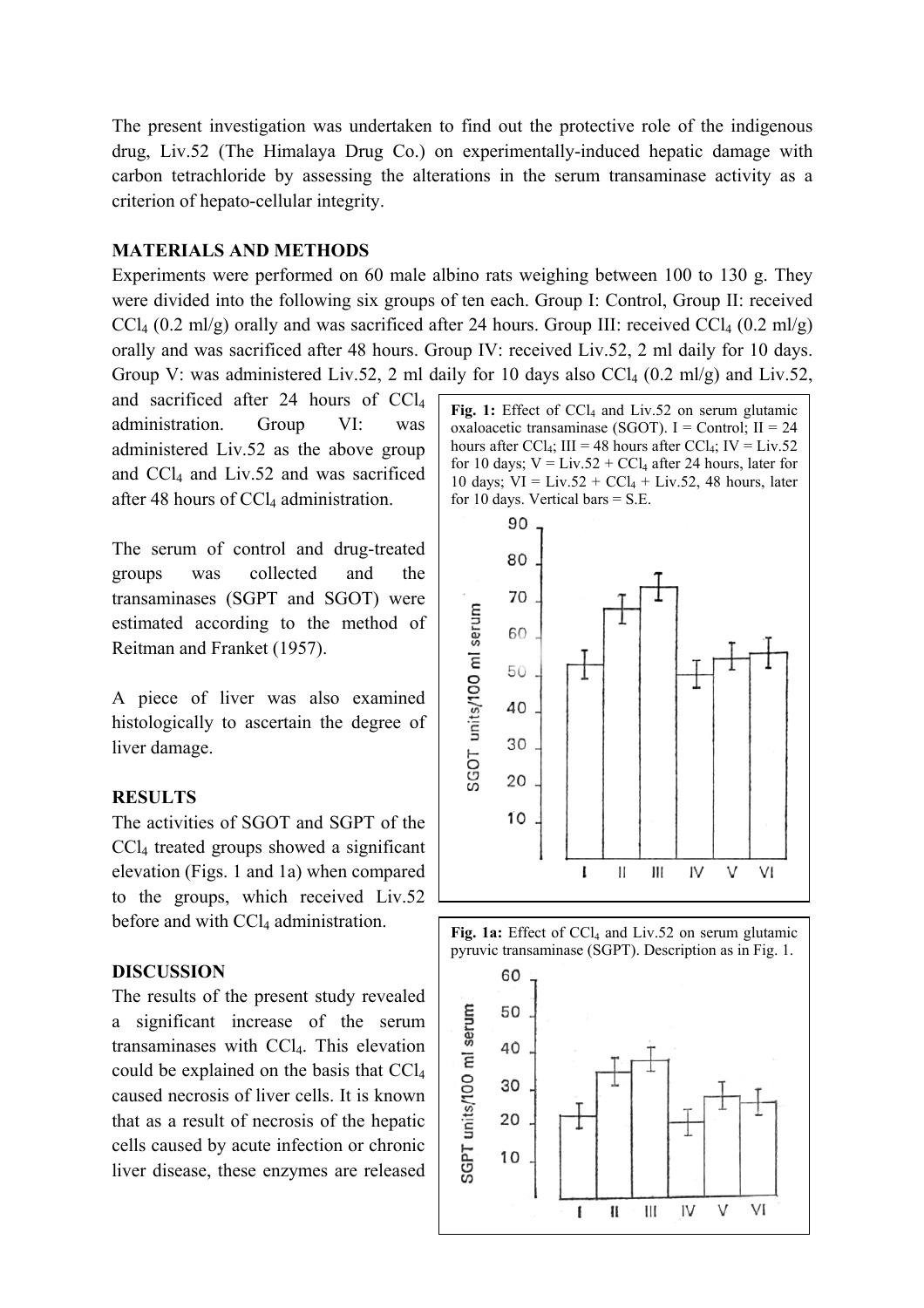into the circulation with consequent rise in the serum levels (Wroblewski and La Due 1955; Molander *et al.* 1957; Zelman *et al.* 1959) and a persistent rise in serum transaminase levels is presumably an indication of continuing liver cell damage. The elevation of the serum transaminase, especially the SGPT activity, could be explained on the basis of damage due to  $CCI<sub>4</sub>$ . Administration of Liv.52 before and after  $CCI<sub>4</sub>$  poisoning prevented liver damage which was also confirmed histologically and the serum transaminase levels also remained within the normal range. This finding indicates that probably Liv.2 conditioned the hepatic cells and prevented any further damage to the liver parenchyma by virtue of which the leakage of these enzymes into the circulation was prevented. It could also be emphasized that Liv.52 aided quicker regeneration of hepatic parenchyma and also its stimulating action markedly increased the functional efficiency of liver. This could be substantiated with the observation of Molander *et al.* (1957), who also have reported that the serum levels of the transaminases return to normal as the liver parenchyma heals and the liver cells regenerates. This is what happened with the Liv.52 treated groups in this study. Therefore, it could be concluded from this investigation that Liv.52 has proved to be a good hepatotonic and could be used to rectify hepatic damage.

## **ACKNOWLEDGEMENT**

The authors thank The Himalaya Drug Co., for providing a generous supply of Liv.52.

## **REFERENCES**

- 1. Bergmeyer, H. U., Methods of enzymatic analysis. Academic Press, New York (1963).
- 2. Cornish, H. H., Problems posed by observations of serum enzyme changes in toxicology. *CRC Crit. Rev. Toxicol.* (1971): 1, 1-32.
- 3. Drill, V. A., Hepatotoxic agents. Mechanism of action and dietary inter-relationship, *Pharmacol. Rev.* (1952): 4, 1-42.
- 4. Grice, H. C., The changing role of pathology in modern safety evaluation. *CRC Crit. Rv. Toxicol.* (1972): 1, 119-152.
- 5. Grice, H. C., Barth, M. L., Cornish, H. H., Foster, G.C. and Gray, R. H., Correlation between serum enzymes, isoenzyme patterns and histologically detectable organ damage. *Food Cosmet. Toxicol.* (1971): 9, 847-885.
- 6. Henry, L., Serum transaminase levels in liver diseases. *J. Clin. Path.* (1959): 12, 131- 137.
- 7. Himsworth, H. P., The liver and its diseases. Blackwel Scientific Publication, Oxford (1950).
- 8. Mason, J. H. and Wroblewski, F., Serum glutamic oxaloacetic transaminase as an index of hepatocellular integrity. *Arch. Int. Med.* (1957): 99, 245.